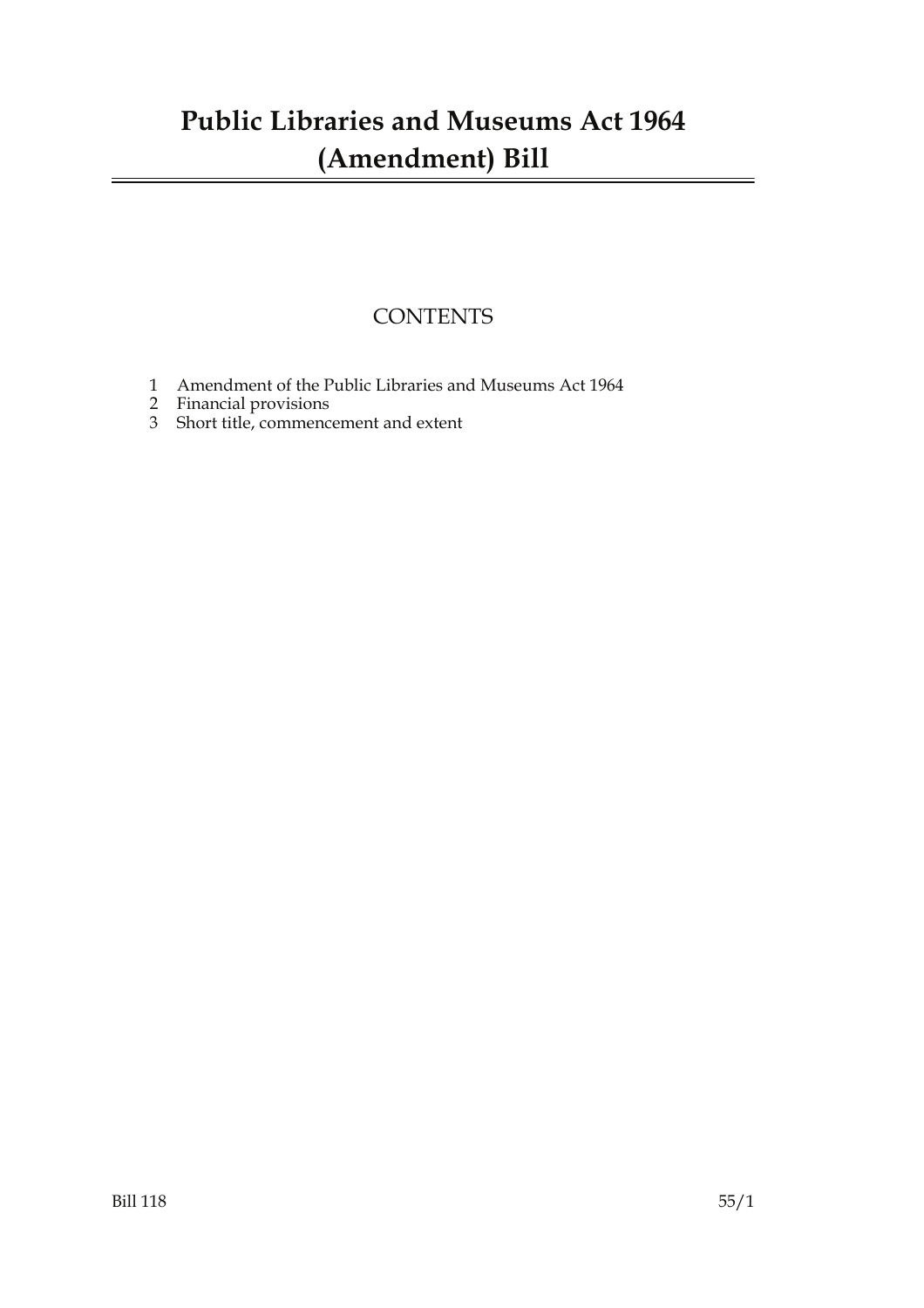## A **BILL** TO

Amend the Public Libraries and Museums Act 1964 to broaden the scope of the general duty of library authorities so as to include a duty to provide related cultural facilities alongside the library service; and for connected purposes.

E IT ENACTED by the Queen's most Excellent Majesty, by and with the advice and consent of the Lords Spiritual and Temporal, and Commons, in this present **B** E IT ENACTED by the Queen's most Excellent Majesty, by and with consent of the Lords Spiritual and Temporal, and Commons, Parliament assembled, and by the authority of the same, as follows:  $-$ 

#### **1 Amendment of the Public Libraries and Museums Act 1964**

- (1) In section 1 (Secretary of State to superintend library service)—
	- (a) in subsection (1), after the words "public library" there shall be inserted the words "and cultural";
	- (b) in subsection (1), after the word "libraries" there shall be inserted the words "and cultural services"; and *5*
	- (c) in subsection (2), after the words "and records," there shall be inserted the words "and of such premises, records and similar as relate to the provision of a broader cultural service."

#### (2) In section 2 (National Advisory Councils), after subsection (5) insert—

- "(6) The council of the Arts Council England shall act as a Cultural Advisory Council, and it shall be the duty of that Council to advise the Secretary of State upon such matters connected with the provision or use of cultural services and facilities in England whether under this Act or otherwise as they think fit, and upon any questions referred to them by him.
- (7) The membership and appointment of members to the council of the Arts Council England shall not be affected by this Act."
- (3) In section 7 (General duty of library authorities)—
	- (a) in subsection (1), after the words "efficient library" there shall be inserted the words "and cultural"; *20*

*15*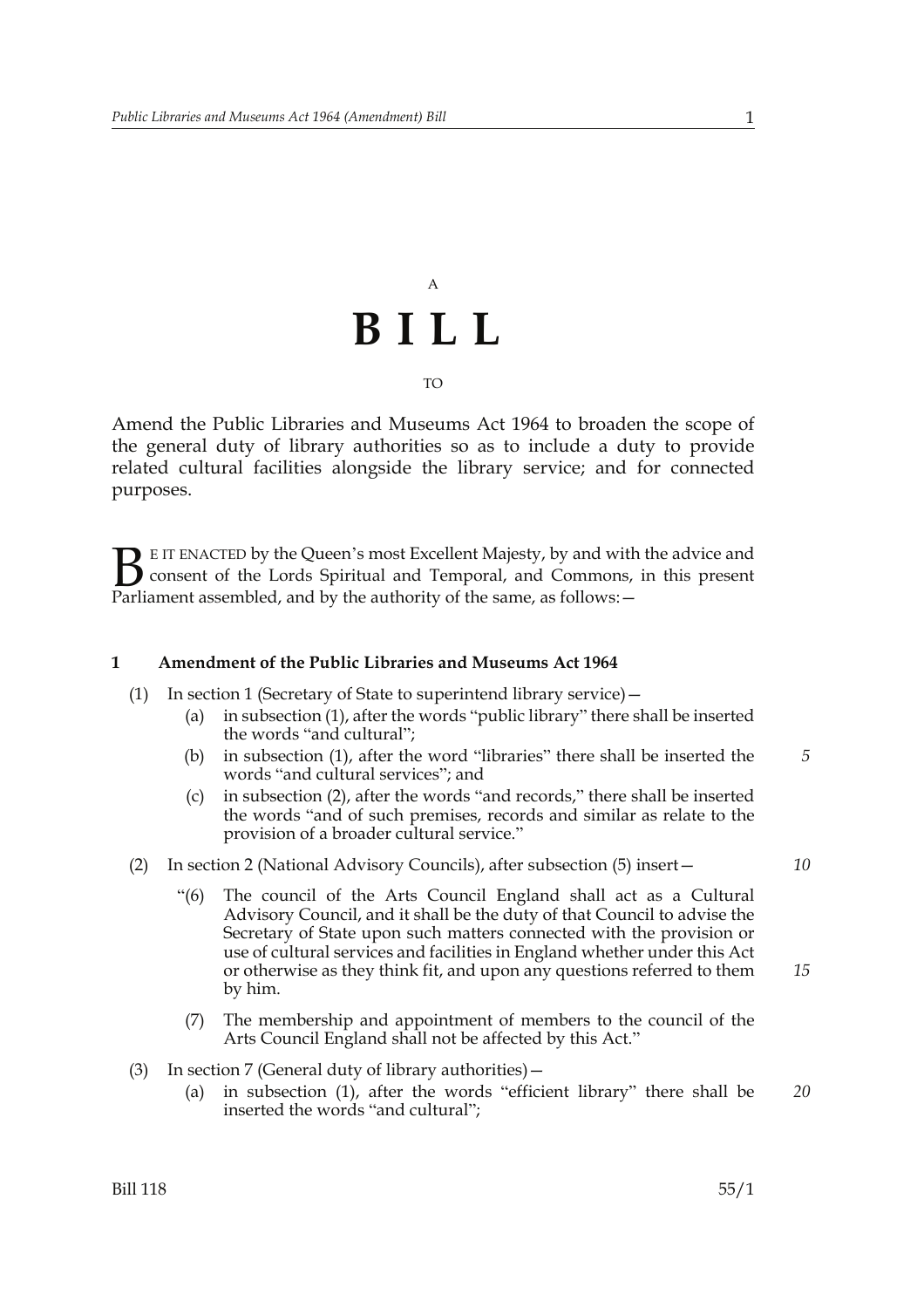- (b) in subsection  $(1)$ , at the end there shall be inserted  $-$ "No library authority shall by virtue of this subsection be under a duty to make cultural facilities or services available to persons other than those whose residence or place of work is within the library area of the authority or who are undergoing full-time education within that area.";
- (c) in subsection (2), at the end of paragraph (c) there shall be inserted—
	- "(d) of securing provision, either directly, through the voluntary sector or through the commercial sector, and by any other appropriate means, of a cultural service that is sufficient in range and quality to meet the general requirements and any special requirements of communities within the area of the library authority; and *10*
		- (e) of encouraging both adults and children, and all communities within the area of the library authority, to make full use of the cultural service." *15*
- (4) In section 10 (Default powers of Secretary of State)—
	- (a) in subsection (1), paragraph (a), after the words "public library" there shall be inserted the words "or cultural";
	- (b) in subsection (2), paragraph (b)(iii), after the words "public library" there shall be inserted the words "or cultural"; and *20*
	- (c) in subsection (2), paragraph (c), after the words "public library" there shall be inserted the words "or cultural".
- (5) In section 11 (Supplemental provisions as to transfers of officers, assets and liabilities)—
	- (a) in subsection (3) after the words "liabilities" there shall be inserted the words ", or officers, assets and liabilities in relation to cultural services"; and
	- (b) in subsection (5) after the words "liabilities" there shall be inserted the words ", or officers, assets and liabilities in relation to cultural services".
- (6) In section 24 (Isles of Scilly), in subsection (1) after the word "libraries" there shall be inserted the words "and cultural services".
- (7) In section 25 (Interpretation), after "In this Act—" insert—
	- ""assets and liabilities in relation to cultural services" means property held by a local authority solely or mainly for the purposes of any functions exercisable by it in relation to cultural services and rights and liabilities to which the authority is entitled or subject by reason of the exercise of such functions;".

#### **2 Financial provisions**

*There shall be paid out of money provided by Parliament—*

- (a) *any expenditure incurred under or by virtue of this Act by a Minister of the Crown or a government department, and*
- (b) *any increase attributable to this Act in the sums payable under any other Act out of money so provided.*

*5*

*25*

*30*

*40*

*35*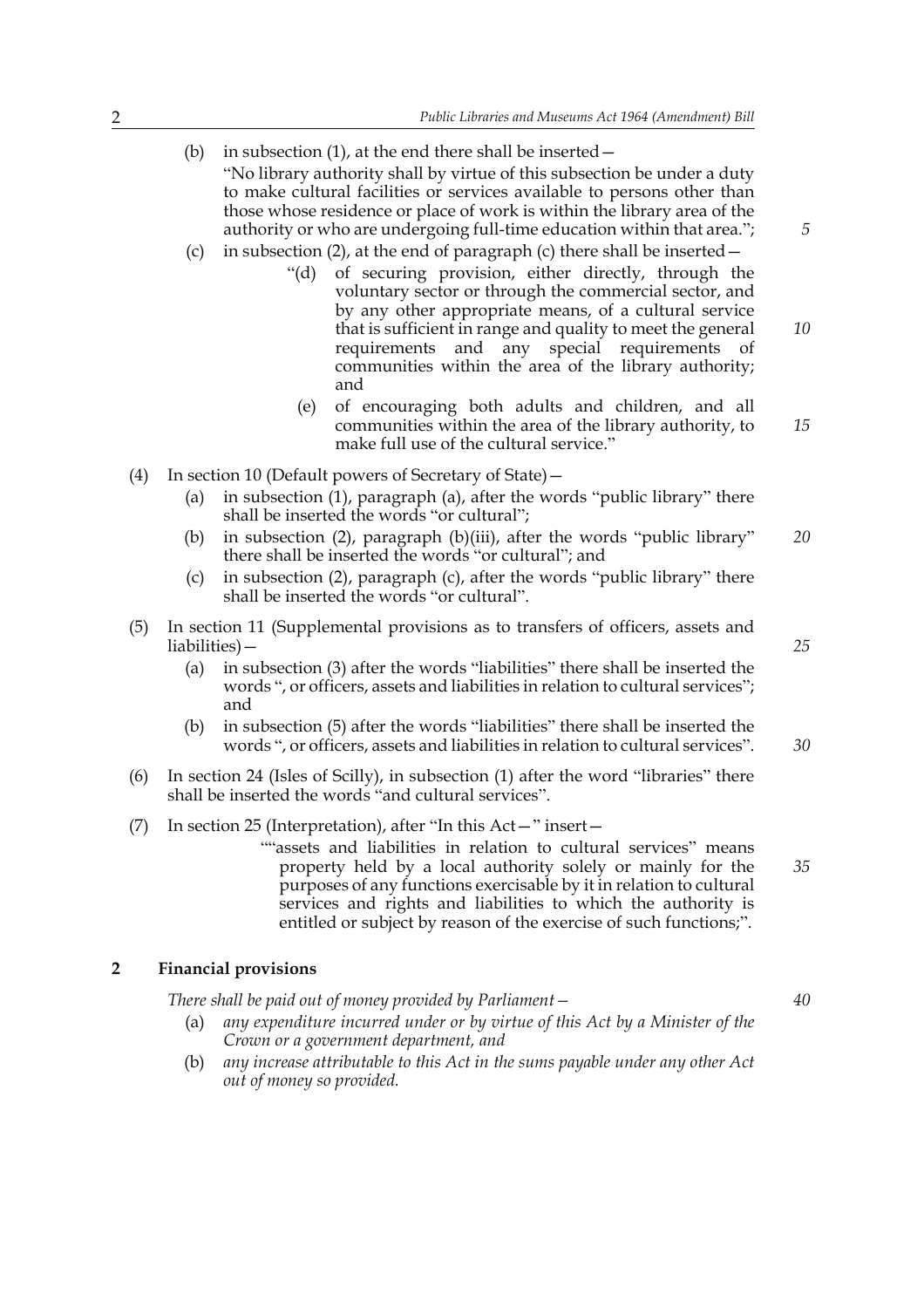#### **3 Short title, commencement and extent**

- (1) This Act may be cited as the Public Libraries and Museums Act 1964 (Amendment) Act 2011.
- (2) This Act comes into force on the day on which it is passed.
- (3) This Act extends to England and Wales only. *5*